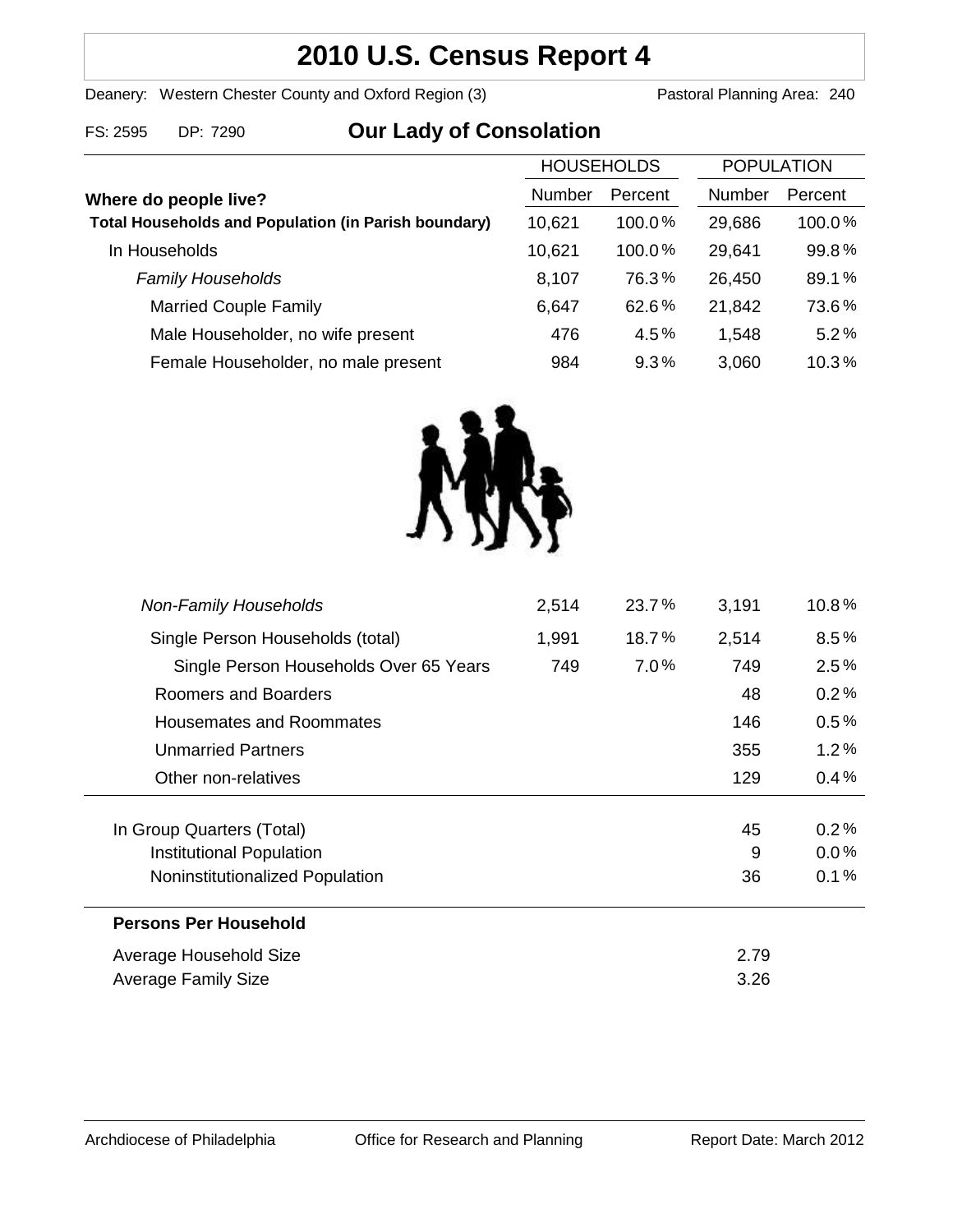### **2010 U.S. Census Report 4**

Deanery: Western Chester County and Oxford Region (3) Pastoral Planning Area: 240

FS: 2595 DP: 7290 **Our Lady of Consolation**

|                                                      | <b>POPULATION</b> |                |
|------------------------------------------------------|-------------------|----------------|
| Where do Children - Under Age 18 Live?               | Number            | Percent        |
| Total Children - Under Age 18 (in Parish boundary)   | 7,755             | 100.0%         |
| In Households                                        | 7,746             | 99.9%          |
| Householder or spouse is under 18                    | 1                 | 0.0%           |
| With Related:                                        |                   |                |
| Married-Couple Family                                | 5,793             | 74.7%          |
| Male Householder, No Wife Present                    | 391               | 5.0%           |
| Female Householder, No Husband Present               | 865               | 11.2%          |
| <b>Other Related Householder</b>                     | 115               | 1.5%           |
| <b>With Non-Relatives</b>                            | 111               | 1.4%           |
| <b>Grandparent Householder</b>                       | 470               | 6.1%           |
| In Group Quarters                                    | 9                 | 0.1%           |
| Institutionalized population                         | 6                 | 0.1%           |
| Noninstitutionalized population                      | 3                 | 0.0%           |
| Where do Adults - Age 65 and Older - Live?           |                   |                |
| Total Adults - Age 65 and Older (in Parish boundary) | 3,549             | 100.0%         |
| In Households                                        | 3,544             | 99.9%          |
| Family Households:                                   | 2,670             | 75.2%          |
| Is Householder or Spouse                             | 2,307             | 65.0%          |
| With Other Relative Householder                      | 68                | 1.9%           |
| With Non-Related Householder                         | 15                | 0.4%           |
| is Parent                                            | 183               | 5.2%           |
| is Parent-in-Law                                     | 97                | 2.7%           |
| In Non-family Households:                            | 874               | 24.6%          |
| Male Living Alone                                    | 224               | 6.3%           |
| Male not Living Alone                                | 36                | $1.0\%$        |
| Female Living Alone                                  | 524               | 14.8%          |
| Female not Living Alone                              | 35                | 1.0%           |
| Other                                                | 55                | 1.5%           |
| In Group Quarters                                    | 5                 | 0.1%           |
| Institutionalized population                         | 0                 | 0.0%           |
| Noninstitutionalized population                      | 5                 | 0.1%           |
| Housing Units in the Parish boundary                 |                   |                |
| <b>Total Housing Units</b>                           | 11,178            | 100.0%         |
| Occupied                                             | 10,621            | 95.0%          |
| Owner-Occupied<br>Renter-Occupied                    | 8,742<br>1,879    | 78.2%<br>16.8% |
| Vacant                                               | 557               | 5.0%           |

Archdiocese of Philadelphia **Office for Research and Planning** Report Date: March 2012